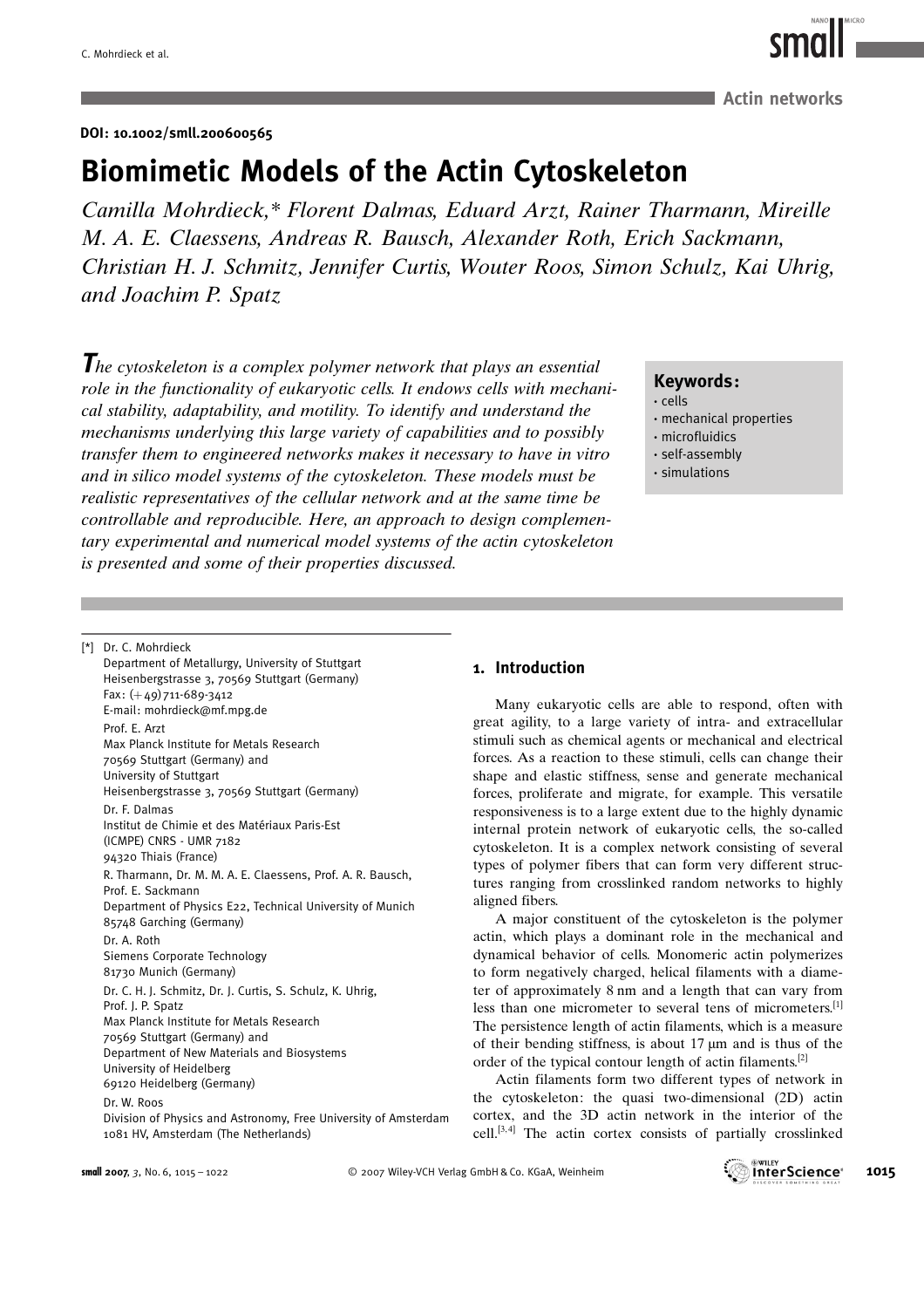actin filaments forming a shell that is locally connected to the internal wall of the cell's plasma membrane and that is several hundreds of nanometers thick. Since the thickness is almost negligible compared to its lateral extension (several micrometers), the cortex can be regarded as a quasi-2D network. The interior network is a seemingly random network of crosslinked actin filaments.<sup>[5]</sup> If the cell is activated by some internal or external stimulus, this network is often penetrated by bundles that consist of parallel, closely aligned actin filaments.[6] Both networks can be locally remodeled on a time scale of a few seconds in response to a stimulus.

To be able to understand the large responsiveness of cells and their mechanical behavior, it is necessary to understand how they sense, process, and also generate forces. This is not only an interesting biophysical problem but also a technological challenge when it comes to the construction of biomimetic engineered networks. Although much research on cell mechanics has been done,  $[7,8]$  a comprehensive and conclusive picture is still lacking.[9] One of the reasons for this is the great complexity of cells or even of subcellular systems. The actin cortex and its coupling to the cell membrane, for example, constitute a very complex system for which quantitative studies are difficult to perform. It is therefore very important, and also challenging, to design realistic in vitro model systems that mimic the cytoskeleton in as many respects as possible but that are at the same time controllable and reproducible. Such bottom-up approaches enable access to a quantitative understanding of cytoskeletal mechanics.[8]

In this work, we present novel techniques to design model systems as well as methods to probe the mechanical behavior. Since the cytoskeleton consists of quasi-2D and 3D regions of actin networks that seemingly differ in structure, in structural transitions (e.g., the formation of bundles) and in their physical properties<sup>[10]</sup> our efforts focus on the design of complementary model systems that describe the topologically different regions of the cytoskeleton and also allow us to analyze their responses to external stimuli, for example, mechanical forces. We stress that all models presented here are minimalist in the sense that they are still far from reproducing the complex behavior of in vivo actin networks, not to mention the behavior of an entire cell. However, they are controllable and can therefore be made progressively more complex in a systematic fashion. We organize the following sections in three parts. The first describes the development of models of the quasi-2D actin cortex. The second and third parts describe an in vitro model and an in silico model of a 3D actin network, respectively, and their mechanical properties.

#### 2. Results

# 2.1 In Vitro Models of the 2D Actin Cortex

We present two different techniques that mimic the cellular actin cortex in vitro and that allow for a thorough analysis of the constituent protein network. The first approach employs arrays of micropillars made of polydimethylsiloxane (PDMS) to create a locally grafted actin network that self-assembles on top of the micropillars. This freely suspended network is structurally similar to the actin cortex in a cell. It can be modified in a controlled manner by the addition of chemical agents (e.g., actin crosslinking molecules like filamin or divalent magnesium ions) to observe their effect on the actin network.<sup>[11]</sup>

In a second approach, we replace the fixed micropillars with microspheres, each of which is held fixed by a single optical trap  $(OT)$ .<sup>[12]</sup> Once an actin network has formed on top of the microspheres, the network can subsequently be manipulated and its mechanical properties can be measured by moving the optical traps and using them as force sensors. This optomechanical system is realized using holographic optical tweezers (HOTs), a recent and powerful manipulation tool that allows multiple microscopic objects to be moved independently in a noninvasive way and forces in the range of piconewtons to be measured $[13, 14]$ 

#### 2.2 Micropillar Arrays

The micropillars have a diameter of  $5 \mu m$ , a height of  $12 \mu m$ , and are regularly (for special purposes also irregularly) arranged on the surface of the PDMS substrate. If the distances between the pillars is smaller than the persistence length of actin  $(17 \mu m)$ , the filaments are freely suspended on top of the pillars and physisorption to the bottom surface of the substrate is prevented. If the interpillar spacing is larger than  $17 \mu m$ , however, actin filaments attach to the bottom of the substrate, which prevents the formation of a quasi-2D network (experiments not shown). We therefore chose the pillar spacings to be between 5 and 10  $\mu$ m.

The pillar tops are functionalized allowing actin filaments to attach to these sites. This pointlike anchorage mimics the local coupling of the cellular actin cortex to the membrane. It results in a self-assembled network, the structure of which is determined by the arrangement of the pillars. An example is shown in Figure 1 a, which is the top view of a freely suspended and uncrosslinked actin network on micropillars. Here, actin filaments are stabilized and labeled with phalloidin-tetramethylrhodamin-isothiocyanat (phalloidin-TRITC) for visualization.

To mimic the cellular actin cortex, the network in Figure 1 a has to be crosslinked. This can be done either with unspecific crosslinkers such as divalent cations or with specific crosslinkers such as filamin. Since actin is a negatively charged polyelectrolyte with a charge density of  $4 \text{ e nm}^{-1}$  at physiological conditions, it attracts cations from the buffer solution resulting in a so-called counterion condensation.<sup>[15]</sup> Fluctuations in the counterion charge density along the polyelectrolyte lead to long-range attractions that can overcome the electrostatic repulsion between equally charged polyelectrolytes.[16] In this way, an unspecific homogeneous crosslinking of actin filaments into bundles of filaments can be established.[17]

In our experiments, we crosslinked actin filaments by adding oxygen scavenger at a concentration of 80 mm  $Mg^{2+}$ , which results in a network of actin bundles as seen in Fig-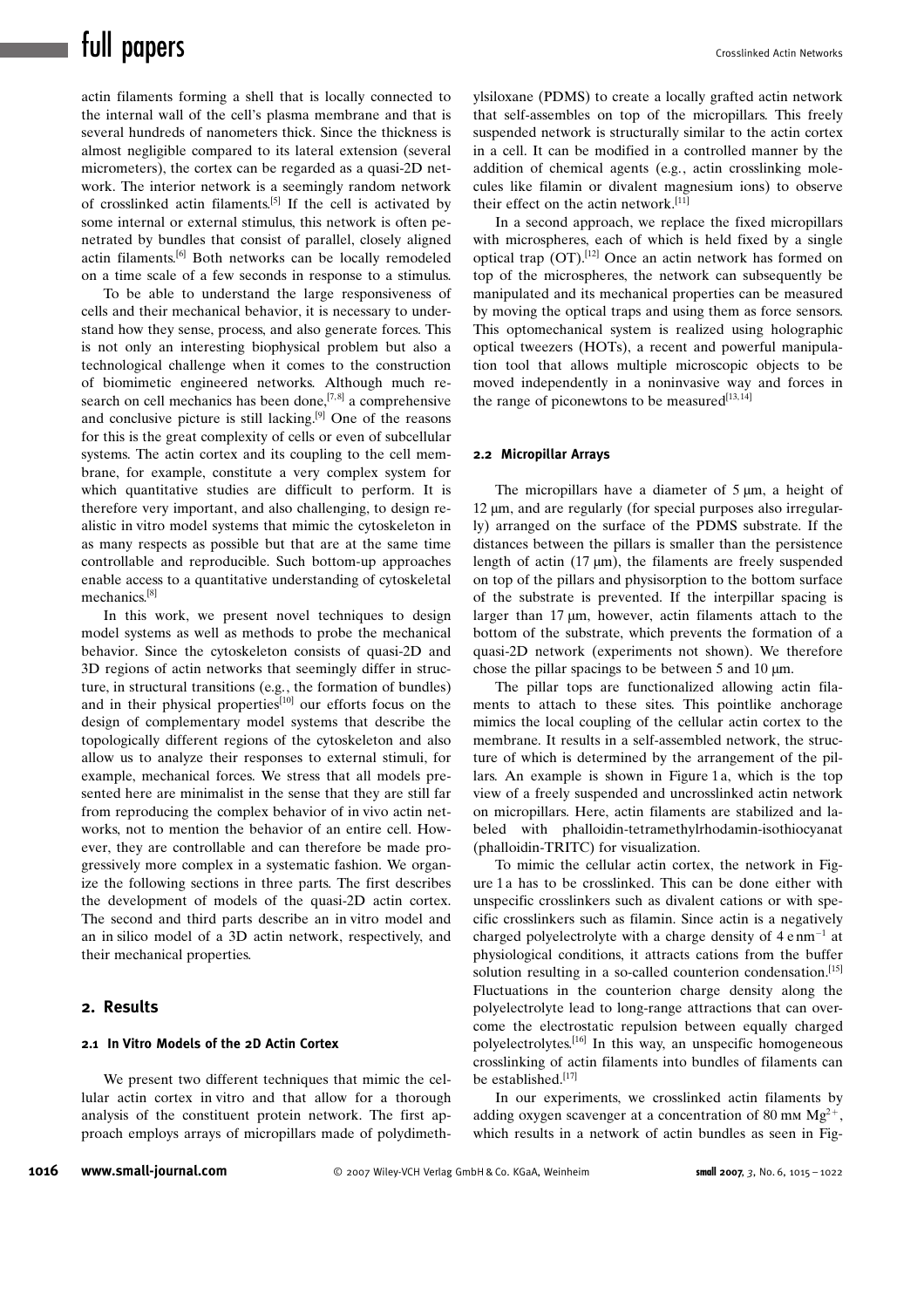

Figure 1. Actin networks on PDMS pillar substrates. a) Uncrosslinked network of single actin filaments. b) After addition of  $Mg^{2+}$  ions a quasi-2D network of actin bundles forms. The pictures were imaged with a confocal microscope; the scale bar corresponds to 10 µm.

ure 1 b. In this picture, actin bundles correspond to tethers of high fluorescent intensity. Comparison with Figure 1 a shows that bundles are much less blurred than the single actin filaments in Figure 1 a. This is because filaments undergo large fluctuations in the flow chamber while bundles are much stiffer and hence less subject to fluctuations. Actin bundle formation is not observed if monovalent instead of divalent cations are used as crosslinkers.

A similar network topology can be generated by adding the specific crosslinker filamin, which is a dimeric actin binding protein with a forklike structure that tethers actin filaments in networks and bundles. It leads to the formation of a crosslinked actin network that contains single actin filaments and bundles (not shown).

#### 2.3 Optomechanical Traps

HOTs employ a spatial light modulator to produce multiple optical traps (OTs). An OT comprises a tightly focused laser beam of which the steep electric-field gradients interact with dielectric microparticles such that they are trapped in the focus of the laser beam. The unique capabilities of a HOT apparatus permit the localization of up to hundreds of OTs in a 3D microscopic volume. Individual traps can be moved independently of each other, they can be eliminated, and new traps can be created. To apply this technique to biomimetic actin networks, we integrated HOTs with a new microfluidic platform and a fluorescence microscope to create a powerful and diverse optomechanical microlab that enables a very controlled mechanical and chemical manipulation of the model actin cortex.[18, 19]

A demonstration of the flexibility of such a device is given in Figure 2 a. Here, microspheres are arranged in arbitrary patterns by moving each sphere individually and independently of its neighbors. Figure 2 b and c shows a uniaxial deformation of a regular arrangement of spheres by exerting mechanical forces (arrows) of the order of piconewtons on



Figure 2. a) Holographic optical tweezers are used to move microspheres (diameter 2  $\mu$ m) individually and to arrange them in arbitrary patterns. b, c) By applying forces (arrows) of the order of pN, arrangements of microspheres are changed. d) Specific chemical modifications of the surfaces of the microspheres enable the growth of actin networks. The yellow fibers are single actin filaments connecting the spheres that are spatially trapped by holographic optical tweezers.

them. If the surfaces of the microspheres are functionalized to bind actin filaments, this technique principally allows the mechanical activation of actin networks in a very flexible and controlled manner (Figure 2 d). The integrated microlab therefore provides the possibility to analyze the viscoelastic properties of a model actin cortex and to tune its chemical complexity by applying a microfluidic chip with multiple channels, enabling a controlled delivery of different chemical solutions to the system.

### 2.4. In Vitro Model of the 3D Actin Cytoskeleton Crosslinked by Depletion Forces

To study the structural and mechanical properties of the 3D actin cytoskeleton, we constructed 3D in vitro actin networks. The properties of these models depend crucially on the degree to which the networks are crosslinked as well as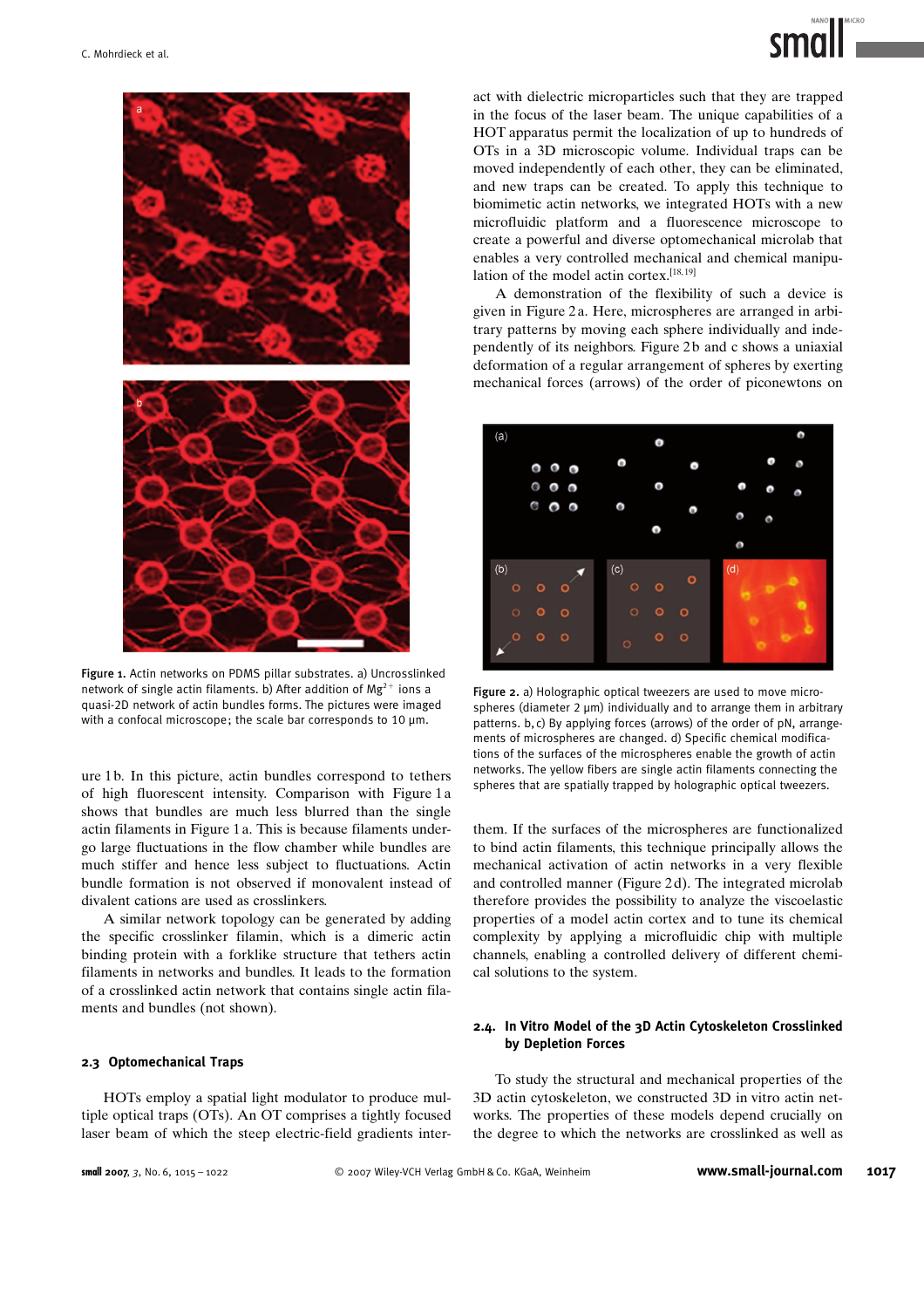on the type of crosslinker. At low concentrations, most crosslinking molecules, such as filamin, result in a structural phase where single filaments are crosslinked isotropically. Above a threshold density of crosslinking points, most crosslinkers result in a composite phase consisting of filaments and bundles of filaments. Purely bundled phases are only induced by a small number of crosslinkers and by depletion forces. These forces originate from small molecules that act as unspecific crosslinkers by inducing purely entropic attractions between the individual filaments.[20] An example of an unspecific crosslinker of small molecules used in in vitro model systems is polyethylene glycol (PEG).[21]

To this date, theoretical models of the mechanical behavior of networks are only capable of describing networks that consist of one structural phase (see Ref. [8] for a review). For this reason, a network crosslinked by depletion forces and containing only bundles of actin filaments is well suited to verify the validity of the theoretical models. In this work, we therefore focus on in vitro 3D actin networks crosslinked by PEG and compare the measured mechanical properties to numerical simulations of deformed actin networks.

We crosslinked in vitro actin networks using depletion forces by adding PEG to solutions of entangled actin filaments and measured the elastic shear modulus  $G_0$ . The applied shear strains were small enough  $(<10\%)$  to ensure a linear stress–strain relation. Figure 3 shows  $G_0$  as a function of the concentrations of both PEG and actin. In the mechanical response of the system two regimes can be identified. At low concentrations of PEG,  $G_0$  weakly increases with the PEG concentration; this increase can be described by a power law with an exponent  $0.2 \pm 0.1$  (dashed lines in Figure 3). Above a critical concentration of PEG,  $c^*$ , the in-



Figure 3. Shear modulus versus concentration of PEG. Two different scaling regimes can be distinguished:  $G_0 \approx \! c_{\text{PEG}}{}^{0.2}$  for  $c_{\text{PEG}} \!<\! c^{\star}$ (dashed lines) and  $G_0 \approx c_{\text{PEG}}^{3.5}$  for  $c_{\text{PEG}} > c^*$  (solid lines). The actin concentrations are 4.75  $\mu$ m (circles), 9.5  $\mu$ m (squares), and 14.3  $\mu$ m (triangles). The value of  $c^*$  is indicated (arrow) for a solution with  $c_{\text{actin}} = 14.3$  µm. In the regime  $c_{\text{PEG}} < c^*$ , the fit curves are obtained by the theoretically predicted scaling law:  $G_0 \approx c_{\text{actin}}^{2.2}$  for crosslinked networks (Equation (1)). For comparison, dotted lines in this regime indicate a fit that assumes that the networks are entangled instead of crosslinked, which clearly does not fit the obtained data.

crease of  $G_0$  with the PEG concentration is much stronger and a power-law fit yields an exponent of  $3.5 \pm 0.6$  for this regime (solid lines in Figure 3). The critical concentration of PEG decreases with the concentration of monomeric actin,  $c_{\text{actin}}$ , in the solution. It can be calculated numerically if the molecular interactions between the filaments are known.[22–24]

The fit curves in the regime  $c_{\text{PEG}} < c^*$  have been obtained by assuming that the dependence of  $G_0$  on  $c_{\text{actin}}$  follows the theoretically predicted scaling law for a crosslinked actin network:[25]

$$
G_0 \approx c_{\text{actin}}^{2.2} \tag{1}
$$

For comparison, we also include fit curves in the same concentration regime that are based on the scaling law predicted for entangled actin networks (dotted lines in Figure  $3$ ).<sup>[26]</sup>

At  $c^*$  a structural transition is observed; a phase consisting of homogeneously crosslinked actin filaments is found at PEG concentrations below  $c^*$ , while a network of homogeneously crosslinked actin bundles is found above  $c^*$  (Figure 4a, b). It is important to note, that in the PEG/actin model system no composite phase containing both single filaments and bundles simultaneously is observed.

Once the bundles have formed, they increase linearly in diameter with the concentration of PEG. This relation is shown in Figure 4c, where we determined bundle sizes from transmission electron microscopy (TEM) images.



Figure 4. TEM images of actin networks crosslinked with PEG. a) Network of crosslinked actin filaments for concentrations  $c_{\text{actin}}=9.5 \ \mu \text{m}$ and  $c_{\text{PEG}} = 1.5$ % w/w  $<$  c\*. b) Network of crosslinked actin bundles for  $c_{\text{actin}}=9.5$  µm and  $c_{\text{PEG}}=8\%$  w/w $>c^*$ . The scale bars correspond to 0.5  $\mu$ m. c) Diameter of actin bundles as a function of the concentration of PEG determined by image analysis of TEM images. For  $c_{\text{PFG}} > c^*$  the diameter increases with  $c_{\text{PFG}}$ . The concentration of actin is  $c_{\text{actin}} = 9.5 \text{ µM}.$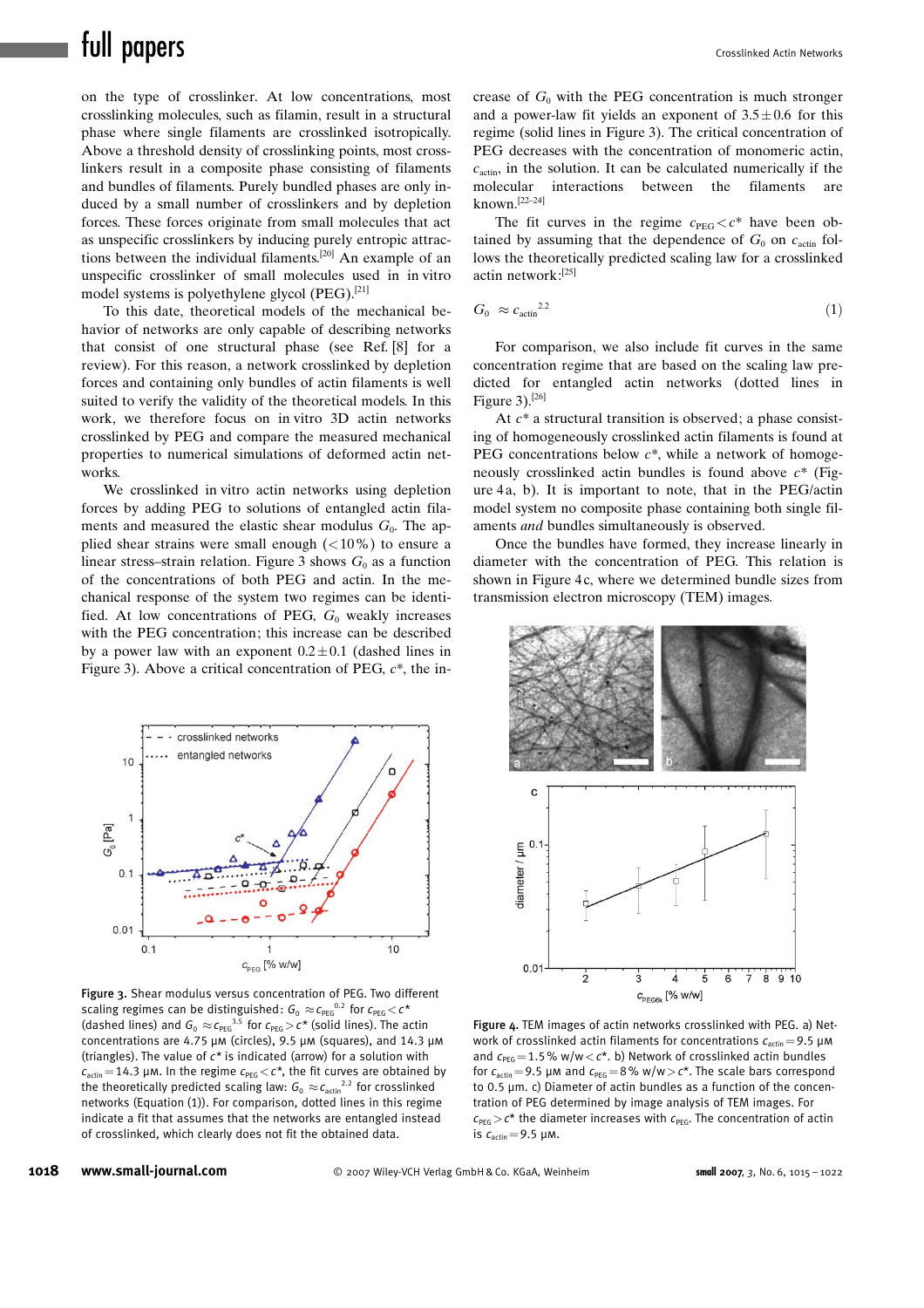# 2.5 Numerical Model of the Crosslinked 3D Actin Cytoskeleton

We developed an in silico model of the actin cytoskeleton to complement the in vitro model and to identify the properties of the crosslinker that led to the observations described above. To this end, we model actin filaments as straight fibers of uniform length and diameter. They are randomly distributed and randomly oriented in a confining cubic box that is large enough to ensure that finite-size effects are negligible. All fibers are assigned an elastic modulus corresponding to the value for actin filaments,  $E_f$ =  $2 \text{ GPa}$ ,  $[2.27]$  and a bending stiffness that depends on the chosen aspect ratio of the fibers. Two fibers are 'crosslinked' whenever they touch each other or penetrate each other, which is possible in our model since we do not consider excluded volume effects. The crosslinks are also modeled as short fibers with a uniform diameter and a uniform elastic spring constant  $K_{\text{link}}$  (Figure 5a). Two different types of crosslink can be defined: 'free links' for which the relative orientation between crosslinked fibers is variable, and 'constrained links' for which this orientation is fixed.

After the fibers have been crosslinked, all dangling fiber ends as well as isolated fibers or clusters of fibers that do not carry any mechanical load are removed. This results in a model system, as shown in Figure 5b, where fibers are presented as black lines and crosslinks between them are presented as grey lines. We deform the model system by applying a homogeneous shear strain along the principal directions  $(X, Y, Z)$  in Figure 5b) and determine the elastic shear



Figure 5. Construction of the numerical model. a) If the distance between the midaxes (solid lines) of two adjacent fibers is smaller than the fiber diameter, a crosslink (small cylinder) is created between the fibers at this site. b) 3D model system consisting of model actin fibers (black lines) and crosslinkers (grey lines) in a confining volume (box).

modulus of the system as the average of the moduli for the three directions. This procedure is repeated for a total of ten different but equivalent model systems and the evaluated shear modulus,  $G_0$ , is the average of all ten systems. In this way, we can conduct systematic studies of the dependence of  $G_0$  on individual parameters of the crosslinked network.

Figure 6a depicts the dependence of  $G_0$  on the volume fraction  $\psi$  of the model actin fibers for the two types of crosslink. Since  $\psi$  is proportional to the concentration of the model fibers, this dependence can be directly compared to the measured dependence  $G_0 \approx c_{\text{actin}}^{2.2}$  (dashed lines in Figure 3). To obtain the graphs in Figure 6a we chose a spring constant  $K_{\text{link}} = 0.1 \text{ N m}^{-1}$  in accord with experimentally determined stiffness values for single protein molecules.<sup>[28–30]</sup> The fiber aspect ratio was chosen to be  $\xi$ =100. This value is about a factor of 30 less than the aspect ratio of actin filaments used in the experiments but it constitutes an upper limit of the number of generated fibers that can still be efficiently modeled. The results show that the calculated values of  $G_0$  are about two orders of magnitude larger for constrained links than for free links. However, in both cases are the values within the range of experimentally determined values for in vitro actin networks.<sup>[21, 25, 31-33]</sup> Further-



Figure 6. Calculation of  $G_0$ . a) Dependence of  $G_0$  on the volume fraction  $\psi$  of fibers for constrained and free links and for a fiber aspect ratio  $\xi$ =100. b) Dependence of  $G_0$  on the elastic spring constant  $K_{\text{link}}$ of the crosslinkers for  $\psi$  = 0.04 and  $\xi$ =100 and constrained links. The vertical line marks the spring constant above which  $G_0$  saturates.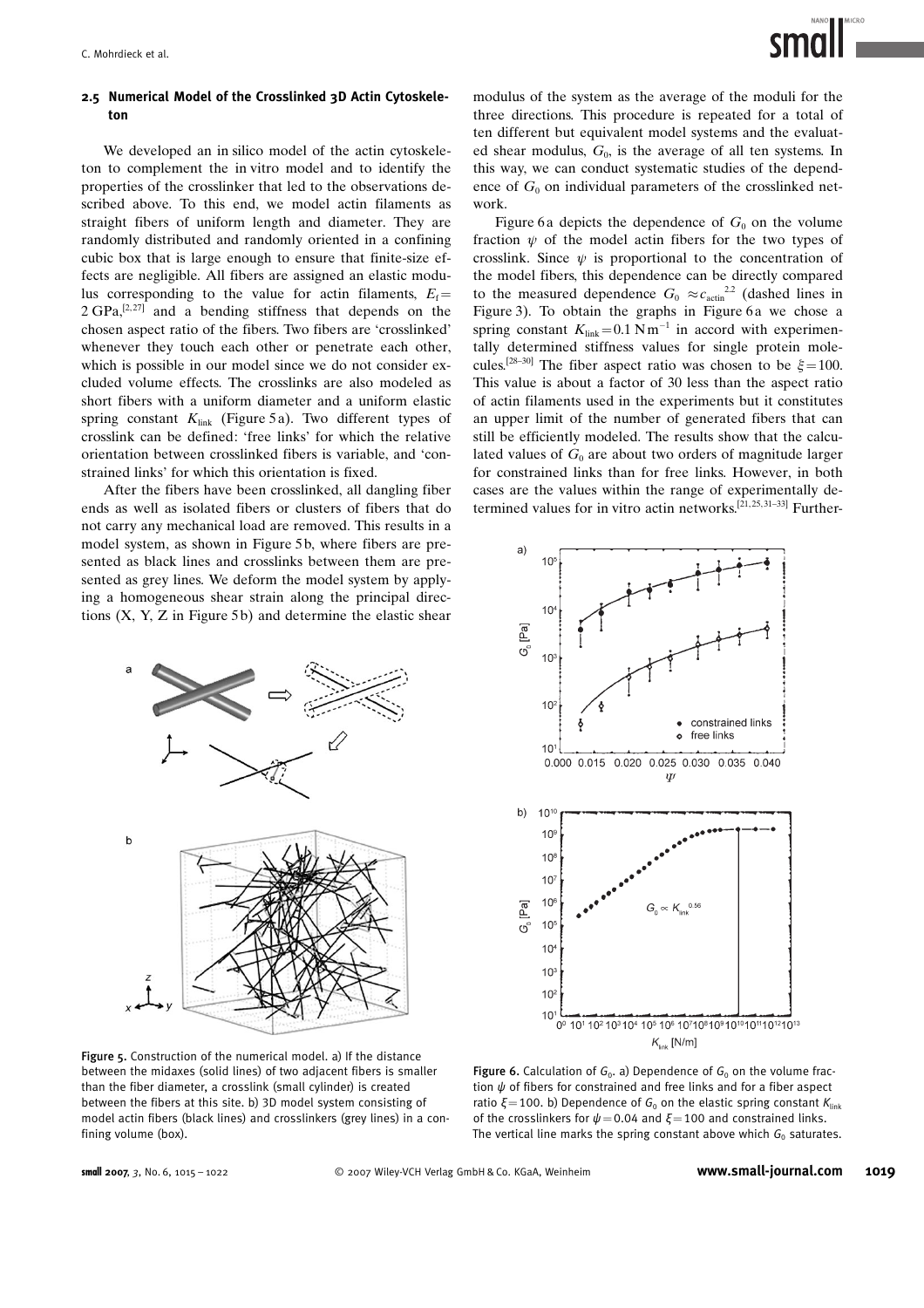# full papers and the crosslinked Actin Networks

more, the fit curves in Figure 6a (solid lines) show that the increase of  $G_0$  with  $\psi$  follows different power laws for the two types of link:  $G_0 \approx \psi^{2.4}$  for free links and  $G_0 \approx \psi^{1.7}$  for constrained links.

To compare our numerical model to the 3D in vitro actin network discussed in the previous section and to further elucidate the effect of  $c_{\text{PEG}}$  on this network, we calculated the dependence of  $G_0$  on  $K_{\text{link}}$ . The results are shown in Figure 6b. In these calculations the volume fraction of the fibers was fixed to  $\psi = 0.04$  and the fiber aspect ratio was the same as in Figure 6a, while all links were constrained. The increase of  $G_0$  with  $K_{\text{link}}$  follows a power law with an exponent  $0.56 \pm 0.002$ . At  $K_{\text{link}} = 10^7$  Nm<sup>-1</sup> (dotted line in Figure 6b) the stiffness of the crosslinkers is the same as that of the fibers. Increasing  $K_{\text{link}}$  beyond this value leads to a saturation of  $G_0$  because the network is no longer dominated by the stiffness of the crosslinkers but by the fibers making up the network.

# 3. Discussion

Our studies of 2D actin networks freely suspended on top of arrays of elastic micropillars indicate that such a composite system i) serves as a model to describe the quasi-2D actin cortex and its pointlike anchorage to the cellular membrane and ii) allows forces that are induced in the activated network to be detected.The combination of HOT and microfluidic devices also provides a versatile optomechanical microlab. In this technique, optically trapped microspheres that are connected by actin filaments can act as activators of the network or as force sensors. Both methods are therefore suited to measure the mechanical responses of activated in vitro actin networks, where the HOT technique proves to be especially flexible and precise. In future studies, the complexity of these model systems can be systematically increased to analyze which level of complexity is necessary to mimic a certain property of the actin cortex.

The 3D in vitro actin/PEG model system exhibits a mechanical behavior that is in good agreement with the scaling laws obtained from single-filament models in the concentration regime  $c_{\text{PEG}} < c^*$  (see dashed lines in Figure 3). This finding indicates that the weak increase of  $G_0$  with  $c_{\text{PEG}}$  in this regime can be explained by a continuous change from a network dominated by entanglements of filaments to one in which the filaments are crosslinked to one another. This is also supported by our numerical simulations: the power-law dependences in Figure 6 a are in good agreement with Equation (1). This is particularly evident for the case of free links, suggesting that crosslinking by depletion forces allows for changes in the relative orientation of the crosslinked filaments as long as the concentration of the depletion agent is small.

As  $c_{\text{PEG}}$  increases, but is still lower than  $c^*$ , the experiments indicate that the unspecific and homogeneous attraction between actin filaments increases and leads to increasingly stronger crosslinks. This is again supported by the simulations that show a power-law increase of  $G_0$  with  $K_{\text{link}}$ with an exponent 0.56 (Figure 6b) that matches the experi-

mentally measured exponent of 0.2 (dashed lines in Figure 3) well. We also calculated the exponent for free links in the numerical model (data not shown) and found a value of about 0.96. Taken together, the results indicate that i) as  $c_{\text{PEG}}$  increases, the effective crosslinks mediated by depletion forces progressively suppress orientational changes of the crosslinked filaments; ii) one effect of increasing  $c_{\text{PEG}}$ is indeed to strengthen the crosslinks elastically.

The experimentally observed strong increase of  $G_0$  for  $c_{\text{PEG}} > c^*$  and the increasing bundle diameter indicate a continuously increasing homogeneous attraction between the actin filaments, which occurs along the entire lengths of the filaments and therefore renders the formation of bundles and the increase in  $G_0$  very effective. As a matter of fact, applying our simulations to networks of actin bundles (results not shown) revealed that for constant  $\psi$  an increase in the number or thickness of bundles alone does not lead to the observed strong increase in  $G_0$ . In order to reproduce this increase, it seems to be necessary to also increase  $K_{\text{link}}$ and hence the strength of the crosslinks, which is exactly what the experiments suggest is happening as  $c_{\text{PEG}}$  increases.

Our results for the 3D actin model systems imply that depletion forces also contribute significantly to the crosslinking of in vivo actin networks because globular proteins make up 18–27% of the volume of a cell. It is therefore conceivable that depletion forces in cells are strong enough to stabilize the cytoskeleton globally and to alter its structure. Small concentrations of specific crosslinkers could then be sufficient to adjust the network structure locally.

### 4. Conclusions

The objective of this work is to call attention to the importance of model systems that are able to mimic biological systems, such as the cytoskeleton in eukaryotic cells, that are themselves too complex to be analyzed quantitatively. The development of such a model system involves its design and testing, for example, mechanical testing, to ensure its biomimetic suitability. In this work, we presented novel techniques to design model systems of the quasi-2D actin cortex of cells. We showed that arrays of micropillars can serve as stable supports for freely suspended 2D actin networks. Variations in the geometrical arrangement and elastic stiffness of the pillars can be used to study their influence on the topology of the self-assembling actin network. We also demonstrated that holographic optical tweezers combined with microfluidic devices provide a powerful tool to assemble a network, mechanically activate it, and to study the influence of chemical agents on the network in a controlled manner. Both methods are in the process of being refined to gradually mimic more details of the actin cortex such as the chemical complexity of its focal adhesion sites.<sup>[34]</sup>

To evaluate the mechanical behavior of 3D in vitro actin networks crosslinked by depletion forces, we measured their elastic shear modulus and compared the results to numerical simulations of sheared actin networks. The results indicate that depletion forces lead to a homogeneously crosslinked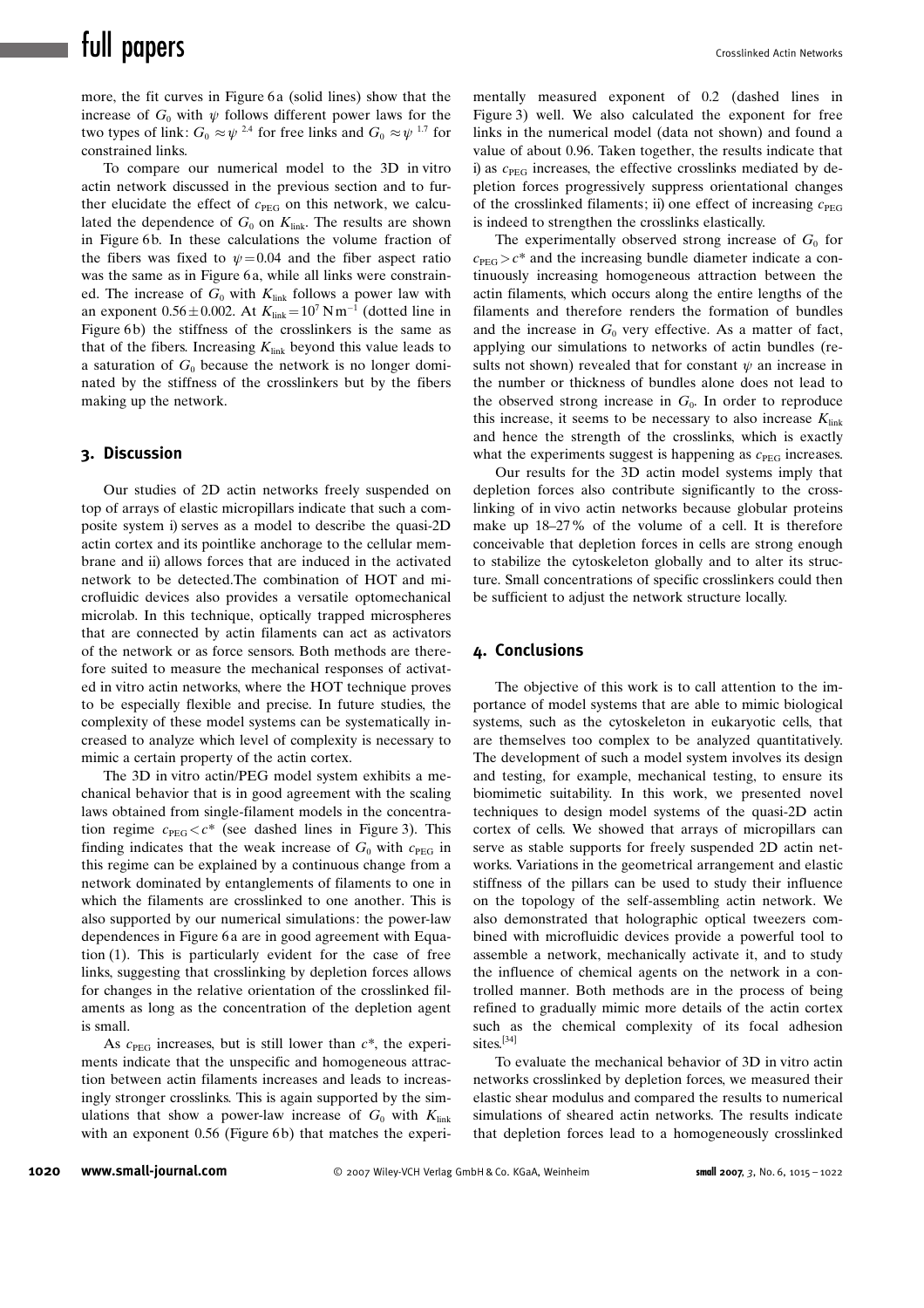network and that the crosslinks gain in mechanical strength as the concentration of the depletion agent increases, resulting in an increase of the network's shear modulus. This increase has been shown to be particularly large for high concentrations of the depletion agent. In this case, the network is entirely made up of actin bundles. Our quantitative results could help to develop a detailed theoretical explanation of this observation, which is still lacking.

# 5. Experimental Section

#### 5.1 In Vitro Models of the 2D Actin Cortex

Fabrication of PDMS pillars: The array of PDMS micropillars was fabricated by standard soft lithography techniques as described elsewhere.<sup>[35, 36]</sup> Master fabrication was done by photolithography on a negative photoresist (SU-8 25; MicroChem Corporation) produced by following the protocol provided by the manufacturer.

PDMS is mixed with a thermocrosslinker (curing agent) at a weight ratio of 10:1. Directly after mixing, before it is crosslinked, this mixture is poured onto substrates with cylindrical cavities. By evacuating the air around the substrate and from the holes, the mixture flows into the holes. Curing in an oven results in a flexible PDMS layer exhibiting the micropillars, which can be peeled off the substrate.

Polymerization of actin: Actin and all actin-binding proteins were a generous gift from E. Sackmann and A. Bausch (TU München, Germany). Actin was prepared from rabbit skeletal muscle, as described by Pardee et al.<sup>[37]</sup> and MacLean-Fletcher et al.<sup>[38]</sup> and with an additional purification step using gel column chromatography (Sephacryl S-300). Monomeric actin (G-Actin) was polymerized in a polymerization buffer (2 mm trishydroxymethylaminomethane (TRIS),  $2 \text{ mm } \text{MgCl}_2$ , 100 mm KCl, 0.2 mm CaCl<sub>2</sub>, 0.2 mm dithiothreitol (DTT), 0.5 mm adenosine triphosphate (ATP), pH 7.4) for 20 min at room temperature or alternatively for 30 min on ice. The monomer concentration at the start of polymerization was 5  $\mu$ m (210  $\mu$ gmL<sup>-1</sup>). After polymerization the actin was labeled with phalloidin-TRITC (Sigma) in an equimolar ratio of phalloidin-TRITC to G-actin. The actin dilution buffer consists of 25 mm Imidazol, 1 mm ethylene glycol tetraacetic acid (EGTA), 4 mm MgCl<sub>2</sub>, 25 mm KCl, pH 7.4. As oxygen scavenger, 1 mm DTT, 2.3 mgmL $^{-1}$  glucose, 0.1 mgmL $^{-1}$  glucose-oxidase and  $0.02$  mgmL<sup>-1</sup> catalase were added just before use. The water was degassed in an ultrasonic bath for 5 min.

HOT apparatus: The essential component of the HOT technique is the spatial light modulator (SLM), a computer-addressable diffractive optical element of which the liquid crystal display has  $512 \times 512$  liquid-crystal cells (pixels). The HOT beam-splitting element, called a phase mask or hologram, is created on the SLM face where each pixel is assigned one of 130 calibrated phase levels between 0 and  $2\pi$ . A HOT apparatus with a 512  $\times$ 512 reflective SLM (Boulder Nonlinear Systems) imprints the desired phase profile onto the wavefront of a collimated TEM00 laser beam (Spectra-Physics J20-BL-106C, 5 W,  $\lambda$  = 1064 nm).<sup>[18]</sup> A 4f telescope adjusts the beam's diameter to perfectly match

the back aperture of the microscope objective that focuses the laser light into an optical trap. The telescope also locates the SLM and the high-NA objective  $(100 \times, \text{NA} = 1.45, \text{ oil immersion})$ in conjugate planes.

#### 5.2 In Vitro Model of the 3D Actin Cytoskeleton Crosslinked by Depletion Forces

Polymerization of actin: Actin was prepared from rabbit skeletal muscle according to Spudich et al. [39] and stored in lyophilized form at  $-21^{\circ}$ C. For measurements, the lyophilized actin was dissolved in water and dialyzed against fresh G-buffer (2 mm Tris, 0,2 mm ATP, 0,2 mm CaCl<sub>2</sub>, 0,2 mm DTT, 0.005% NaN<sub>3</sub>) at  $4^{\circ}$ C. The G-actin solution was centrifuged at 48000 rpm and sterile filtrated to minimize the fraction of residual actinbinding proteins. The monomeric actin was kept at  $4^{\circ}$ C for a maximum of ten days. Polymerization was initiated by adding 1/ 10 of the sample volume of 10-fold concentrated F-buffer containing 20 mm Tris (pH 7.5), 2 mm CaCl<sub>2</sub>, 1 m KCl, 20 mm MgCl<sub>2</sub>, 2 mm DTT, and 5 mm ATP. Gelsolin was prepared from bovine plasma serum and dissolved and stored in G-buffer at  $-80^{\circ}$ C. To adjust the mean length of actin filaments to  $21 \mu m$  gelsolin was added to the sample in the molar ratio of actin to gelsolin  $r_{A/G}$ =1/7770 before initiating polymerization. All measurements were done at a temperature of 21 $^{\circ}$ C. PEG with a molecular weight of 6000 Da (PEG6k) and an approximate radius of gyration of 2 nm (Merck, Germany) was diluted in Millipore water (40% w/w) and added prior to the polymerization.

Measurement of  $G_0$ : The bulk rheological measurements in the linear-response regime were performed with a magnetically driven rotating-disc rheometer. A sample volume of 400  $\mu$ L was covered with a phospholipid monolayer (dimystriolphosphatidylcholine dissolved in chloroform) to prevent denaturation of actin at the air–water interface. G-actin polymerization was induced by adding 10-fold F-buffer and after 2 min of gentle mixing the polymerizing actin was transferred to the sample cuvette and the lipid layer was spread on the surface. After evaporation of the solvent of the lipids (2 min) the PEG was added with an injection below the lipid film in the sample volume. The rotating disc was placed onto the sample and the cuvette was covered with a glass slide to eliminate any evaporation effects. All rheological experiments were performed after 2 h of polymerization at room temperature. We detected the frequency-dependent moduli G'(f) and G''(f) in a frequency range from  $f=1$  Hz to1 mHz for all samples studied. The elastic shear modulus  $G_0$  corresponds to the plateau modulus at  $f=5$  mHz. The moduli of pure PEG solutions were negligible as they are over the whole frequency regime more than two orders of magnitude below the values measured for the composite actin-PEG networks.

To determine the nonlinear behavior of the networks, the sample was sheared continuously with a constant shear rate of  $12.5\%$  sec<sup>-1</sup>. These measurements were done with a commercially available rheometer (Physica MCR301, Anton Paar, Graz, Austria). The samples were measured in plate–plate geometry  $(r=25 \text{ mm})$  with a gap size of 160 µm and a sample volume of 517 µL.